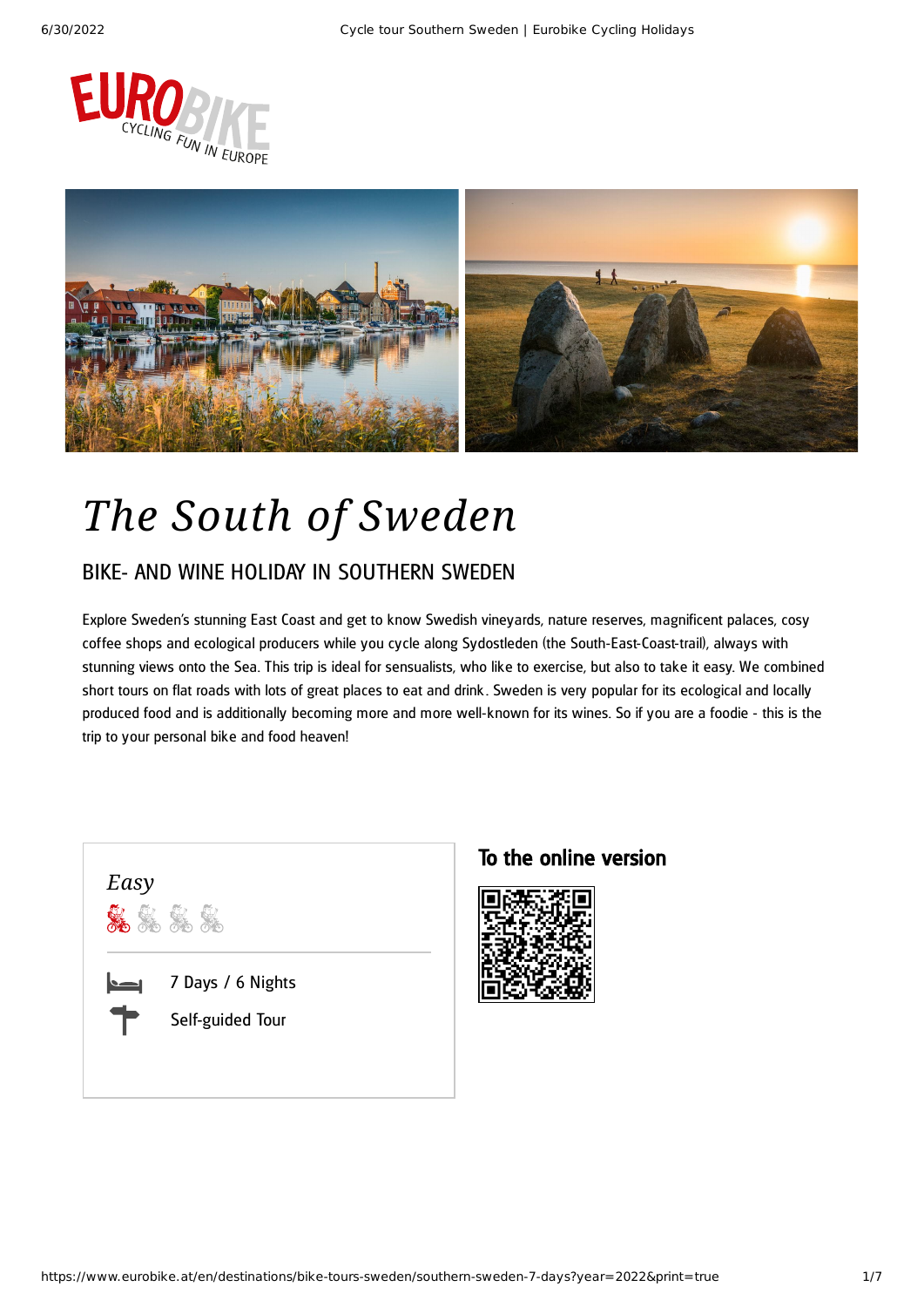# *Itinerary*

#### *[Arrival](#page-1-0) Åhus* DAY 1

<span id="page-1-0"></span>Your hotel is located in the center of Åhus with easy access to the city's main attractions, like the museum and S:ta Maria church. Optional: Guided tour and wine tasting at Åhus vingård.

DAY  $\overline{\phantom{0}}$ 

> DAY 3

 $\hat{A}hus - Br\ddot{o}sarp$  approx. 30 km

<span id="page-1-1"></span>Your first tour leads you through the Friseboda nature reserve and along the sea almost all the way. Once you approach Maglehem you leave the sea to cycle into the centre. We recommend visiting the café and unique mill museum Blåherremölla with scenic and culturally and historically valuable surroundings. The northern gate to Österlen is located in Brösarp, today's goal.

*Rest day in [Brösarp](#page-1-2)* approx. 0-10 km

<span id="page-1-2"></span>Plenty of time to explore the walking trails of Brösarp, both the north and south. Walk along Österlenleden, Blåvingeleden or Backaleden and look forward to interesting flora and fauna along the way. Optional: Guided tour and wine tasting at Skepparps vingård (ca. 10 km).

DAY 4

*Brösarp* – *[Simrishamn](#page-1-3)* approx. 30-50 km

<span id="page-1-3"></span>18th century baroque castle Cristinehof with ecopark is awaiting you along the route to Simrishamn. Just around the corner you can visit Alunbruket, the oldest coffee house in the region. Not far away you can additionally pass by the Hallamölla waterfall with its well-preserved mill. Kivik is famous for its apples, look forward to meeting the growers and visiting various farm shops with local products. Further highlights are the Stenshuvud nationalpark and Mandelmanns trädgårdar (garden with biodynamic farming practises).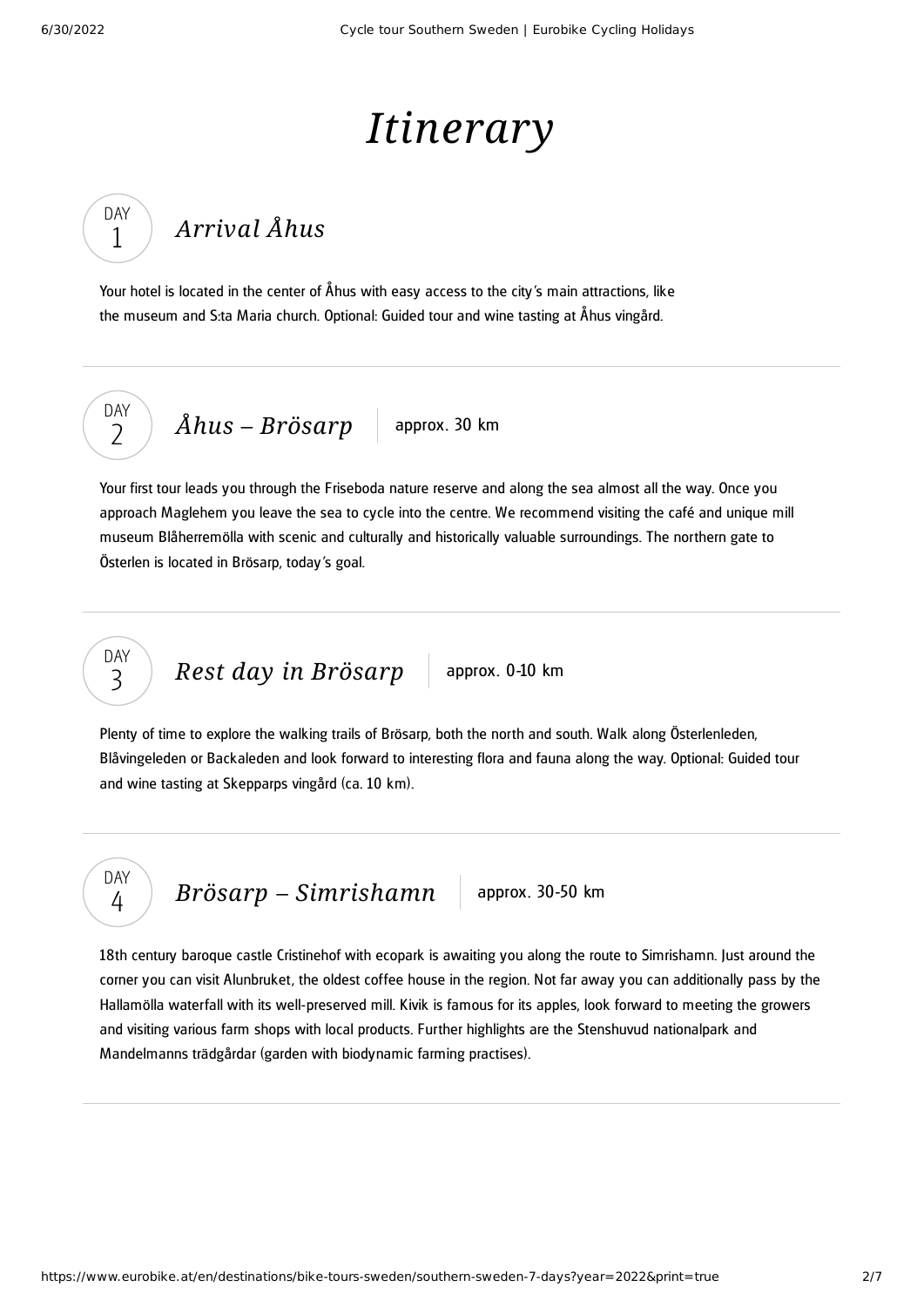### DAY 5

### *Rest day [Simrishamn](#page-2-0)*

<span id="page-2-0"></span>Österlen's capital Simrishamn with its pastel-coloured houses dates back to the 12th century. Explore different museums, such as the Österlen museum with information about Simrishamns history, handicraft and regional traditions or the Autoseum, one of Europe's finest motor museums. Optional: Guided tour and wine tasting at Nordic Sea Winery.



### *[Simrishamn](#page-2-1)* – *Kåseberga* approx. 35 km

<span id="page-2-1"></span>On your last bike day we focus on local food: Simrishamn is full of cozy cafés and restaurants, Skillinge is famous for its asparagus and in Kåseberga you should try smoked fish. Above the old fishing village Kåseberga Sweden's largest preserved ancient monument is located, the Ale's stones. It's a stone ship formed of 59 large boulders and has an impressive length of 67 m. The experience on the ridge, where the sea meets the sky is beyond magical!

DAY 7

*Departure*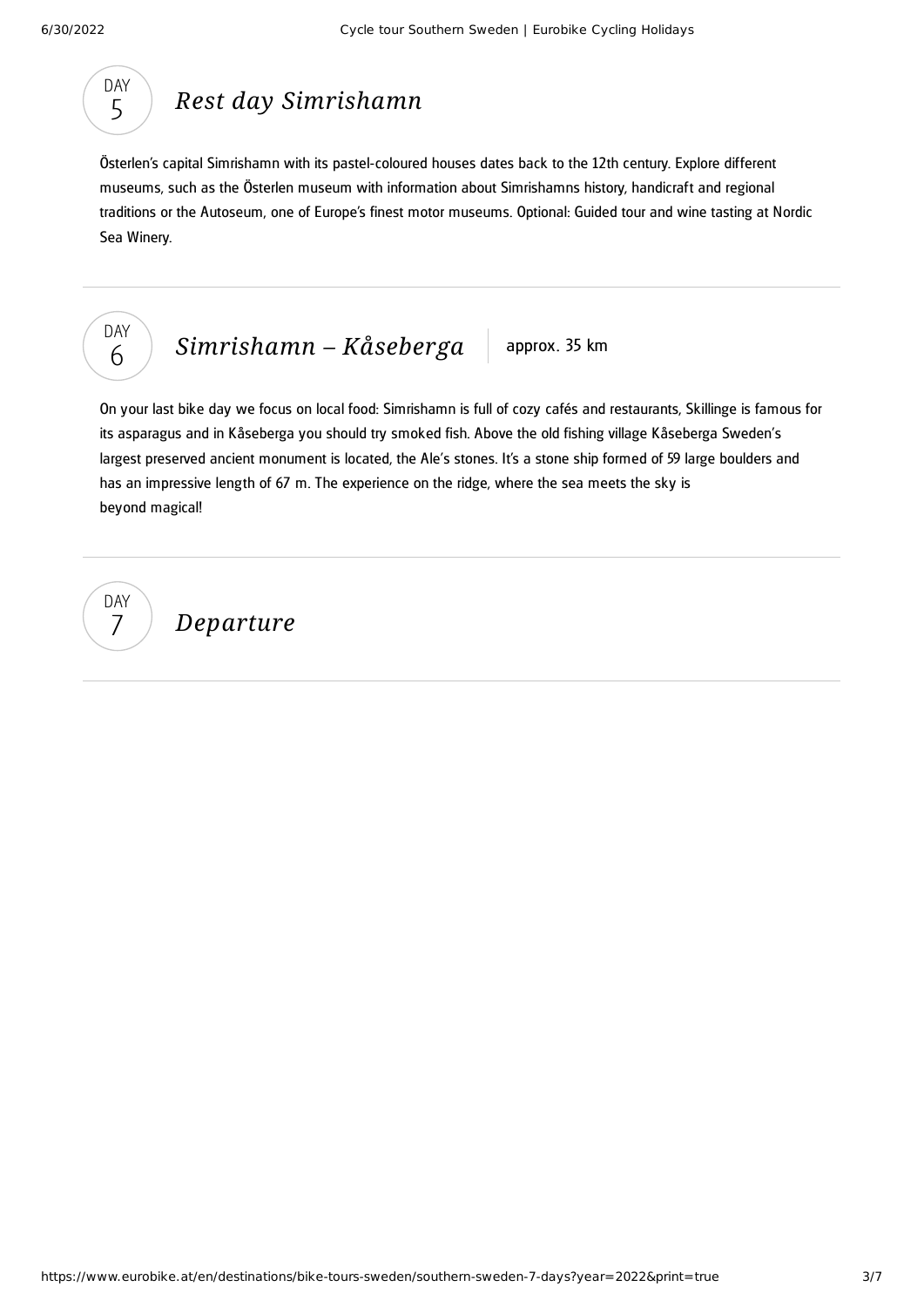6/30/2022 Cycle tour Southern Sweden | Eurobike Cycling Holidays

## *Tour character*

You cycle on well sign-posted bike paths and gravel roads as well as side roads with less traffic. Short sections are on roads with more traffic. Flat to slightly hilly tour course.

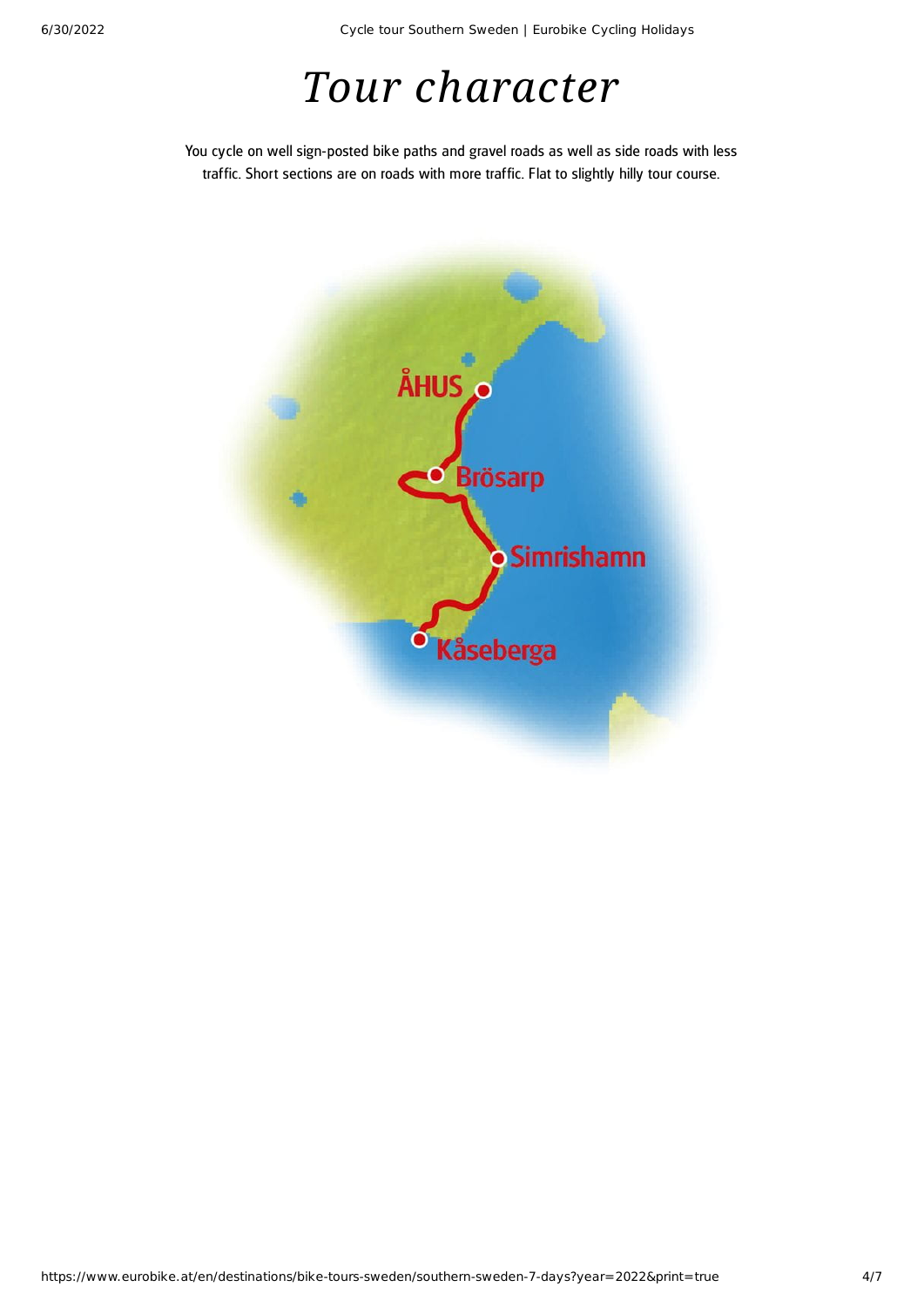## *Prices and events*

### *Place of arrival: Åhus*

|                                                                                                                              | Season 1<br>08.05.2022 - 20.05.2022  <br>11.09.2022 - 25.09.2022  <br>arrival sunday | Season 2<br>22.05.2022 - 10.06.2022  <br>21.08.2022 - 10.09.2022  <br>arrival sunday | Season 3<br>12.06.2022 -<br>20.08.2022<br>arrival sunday |  |
|------------------------------------------------------------------------------------------------------------------------------|--------------------------------------------------------------------------------------|--------------------------------------------------------------------------------------|----------------------------------------------------------|--|
| The South of Sweden, 7 days, SE-SSRAK-07X                                                                                    |                                                                                      |                                                                                      |                                                          |  |
| Base price                                                                                                                   | 1,289.00                                                                             | 1,339.00                                                                             | 1,389.00                                                 |  |
| Surcharge half board<br>evening meal 6x (mostly<br>multi-course, sometimes<br>outside the property,<br>payable with voucher) | 299.00                                                                               | 299.00                                                                               | 299.00                                                   |  |
| Surcharge single room                                                                                                        | 429.00                                                                               | 429.00                                                                               | 429.00                                                   |  |

Kategorie: 3\*\*\*- und 4\*\*\*\* Hotels

## *Our [rental](#page-4-0) bikes*

<span id="page-4-0"></span>

|                      | Filter |
|----------------------|--------|
| <b>Electric bike</b> | 279.00 |
| 21 gear unisex       | 159.00 |
|                      |        |

Prices per person in EUR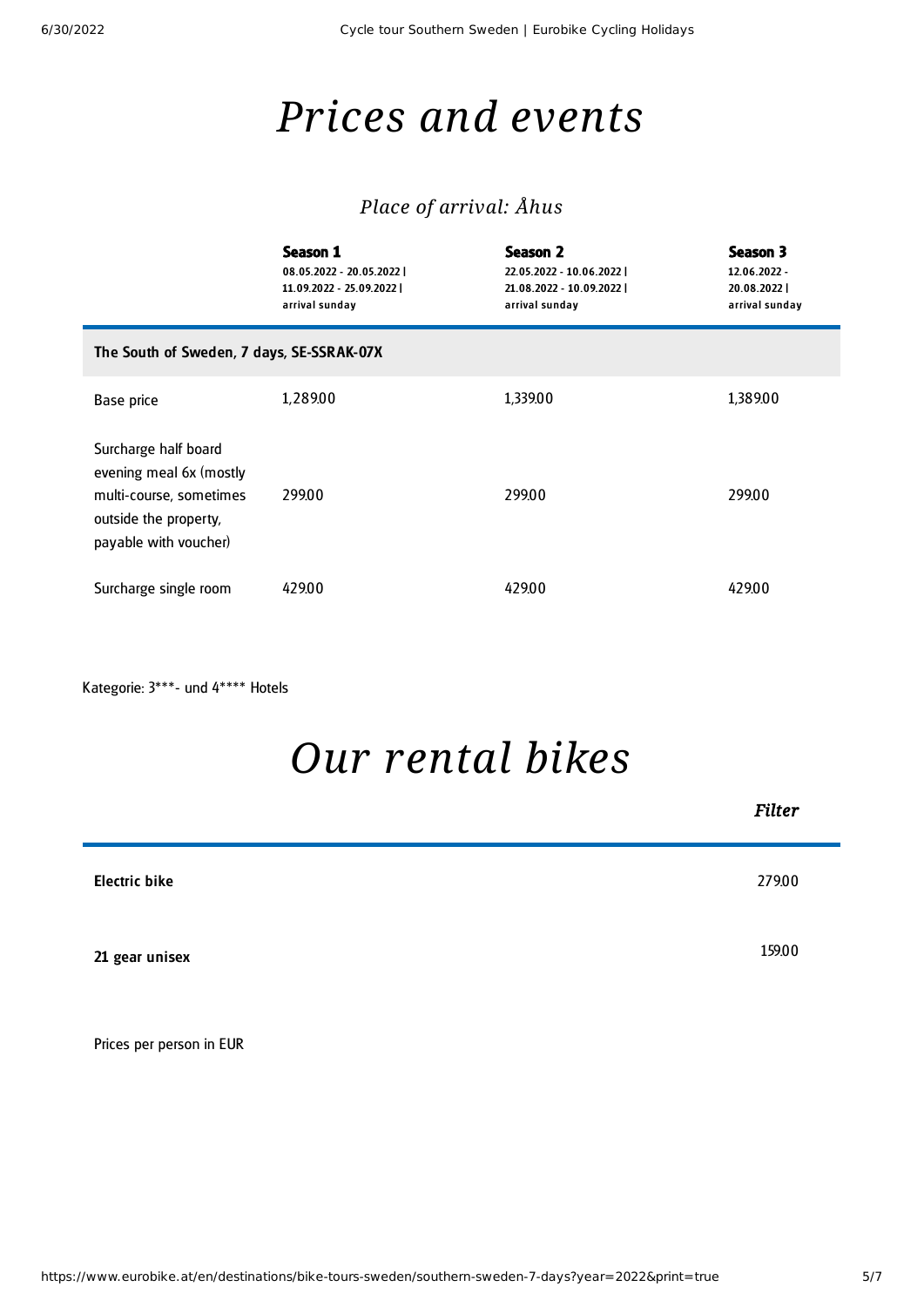# *Services and infos*

#### Leistungen

#### Services included:

- Overnights in 3\*\*\*- and 4\*\*\*\* hotels
- Breakfast
- Luggage transportation from hotel to hotel
- Well elaborated route
- Detailed travel documents: Maps, route description, places of interest, important telephone numbers and GPS data (1x per booked room)
- Service-Hotline

### Infos

### Arrival / Parking / Departure:

- Train station Kristianstad
- Airport Copenhagen
- Free hotel parking in Åhus, no reservation possible

#### **Optional**

- Transfer Åhus every saturday morning, price  $\epsilon$  $\bullet$ 75,- per person incl.bike, reservation required,payable in advance.
- Two guided tours with wine tasting on day 1 and  $\bullet$ 3, cost € 79 per person, reservation required, payable in advance.

#### Things to note:

- Tourist tax, if due, is not included in the price!  $\bullet$
- Further important information according to the  $\bullet$ package travel law can be found [here](https://www.eurobike.at/en/travel-information/before-the-tour/pci)!